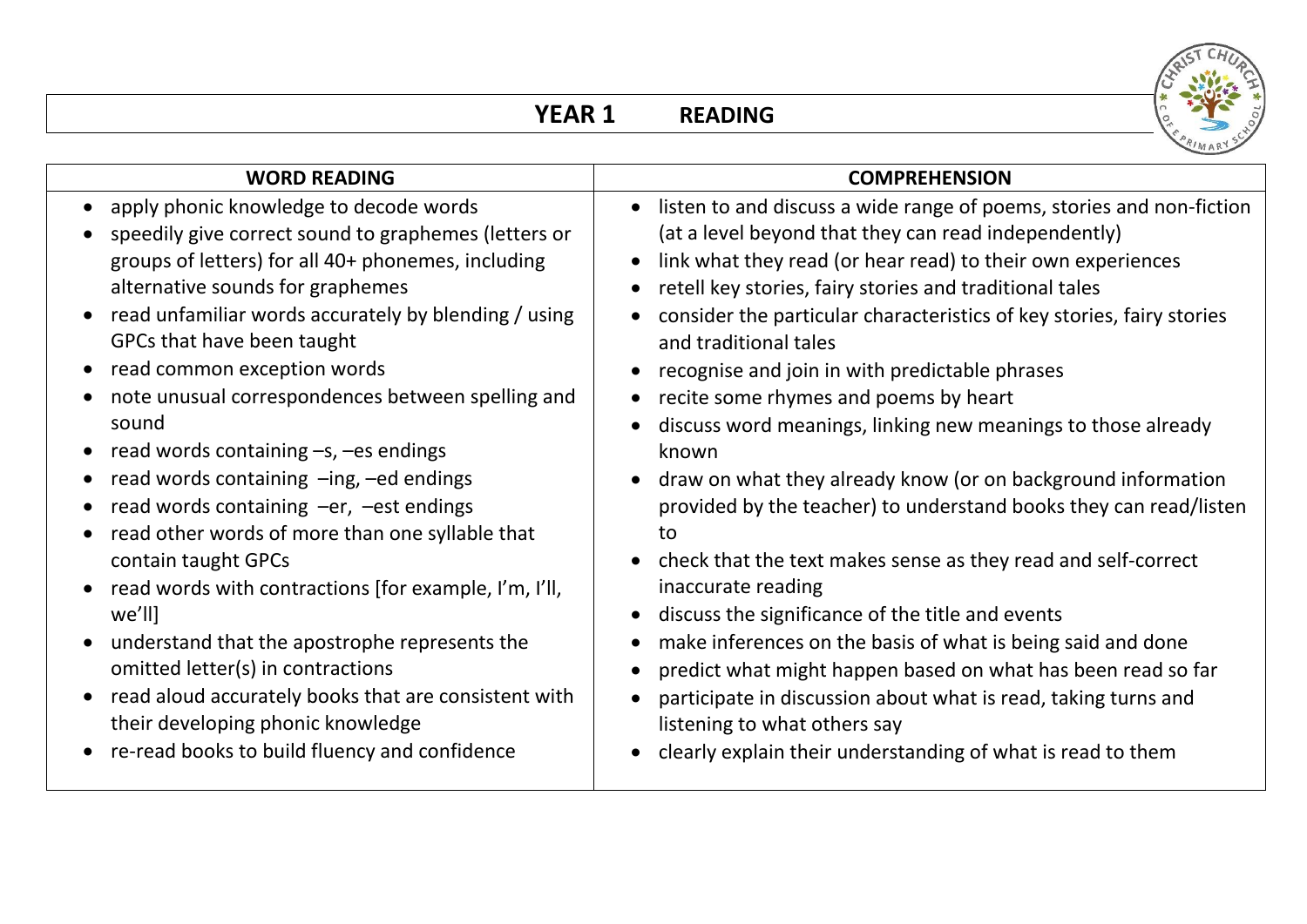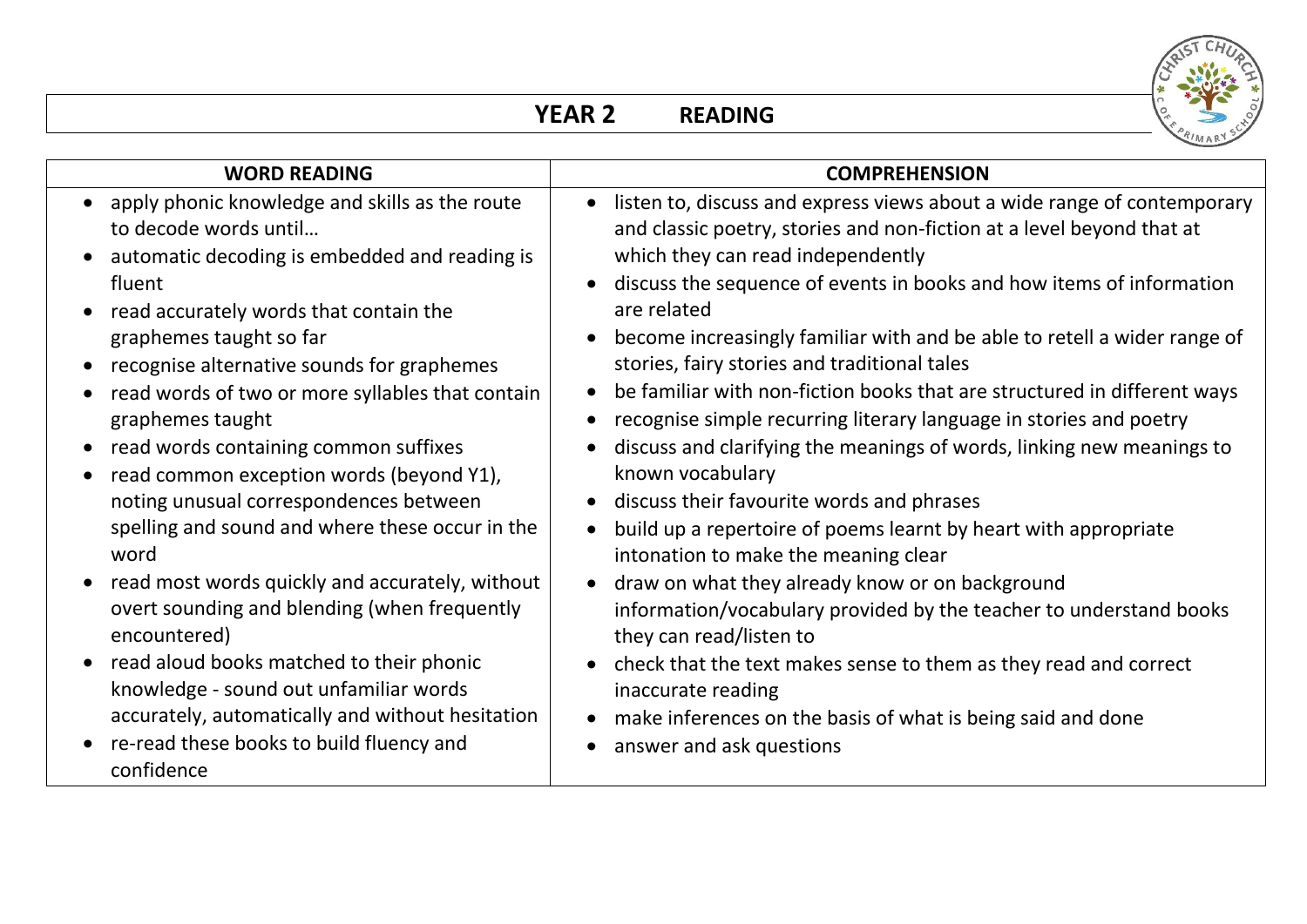## **LOWER KS2** (Y3 & Y4) **READING**

## WORD READING **(no longer tracked in % calculation)**

Apply their growing knowledge of root words, prefixes and suffixes (as listed in **English Appendix 1)** to read aloud and understand the meaning of new words they meet. Read further exception words, noting the unusual correspondences between spelling and sound, and where these occur in the word.